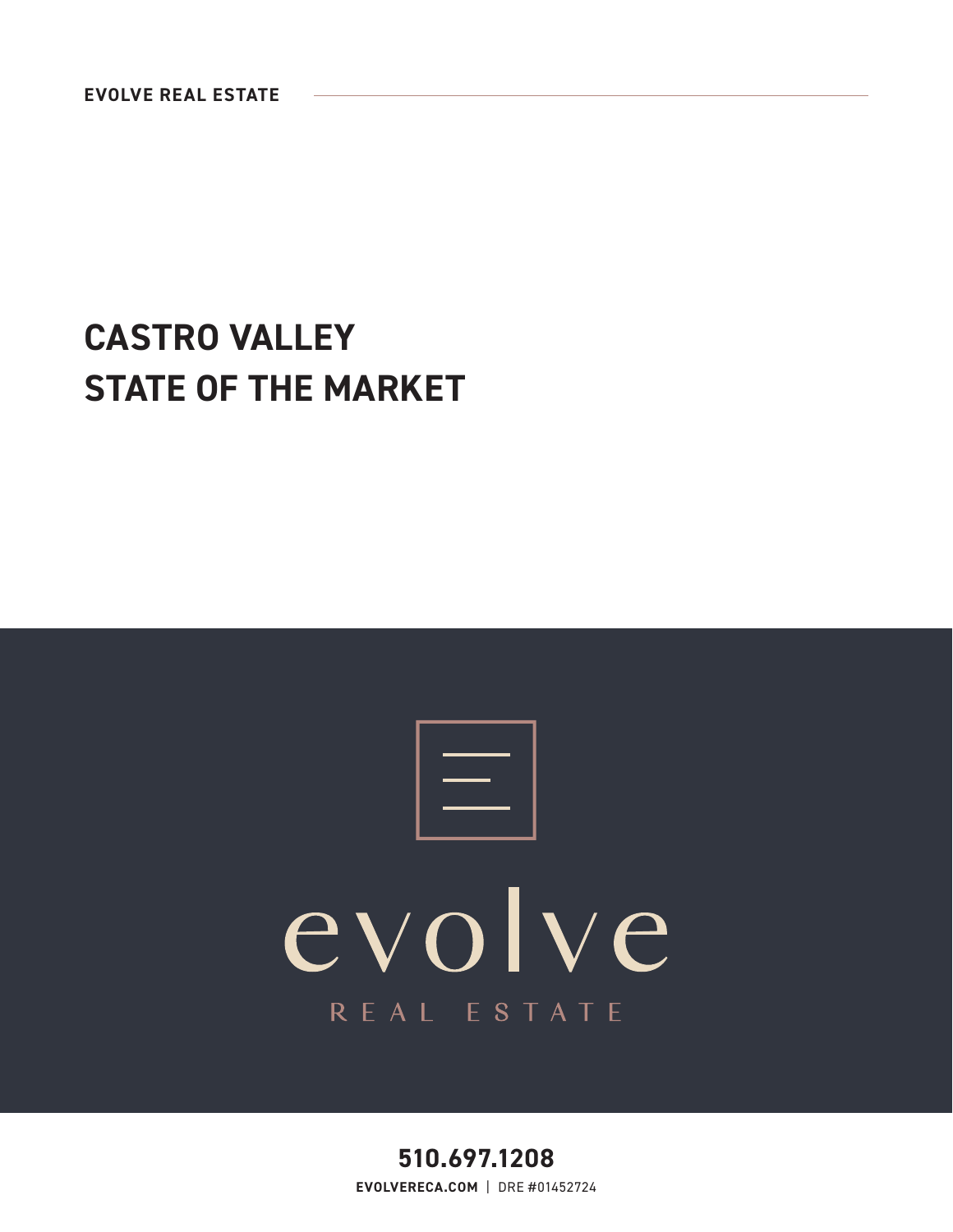### **BUYING AND SELLING GUIDE TO REAL ESTATE IN CASTRO VALLEY**

As a top-producing local real estate team, we're committed to giving you excellent, personalized service. This guide offers a timely analysis of the single-family home market for Castro Valley, CA, that will answer your questions and help you develop a winning buying or selling strategy.

As we write this guide, we're still navigating through the COVID-19 pandemic. It impacts the real estate market in several key ways, which we'll discuss in the first section below. Interest rates remain historically low, but they have begun to rise as uncertainty around the pandemic has waned. Lower interest rates encourage potential buyers to take advantage of low-interest financing, make real estate investments safer compared to other assets like stocks, offer a higher return than government bonds, and offset many of the pandemic's negative economic effects.

While the fundamentals of developing a winning buying and selling strategy remain the same, you should also take into account the current housing market indicators in the local market. With that aim in mind, this guide will cover the following topics:

- Housing Market Behavior During the Pandemic
- Castro Valley Housing Trends for Single-Family Homes
- Key Housing Market Indicators for Castro Valley's 94546 Zip Code
- The Importance of Listing a Home at the Right Price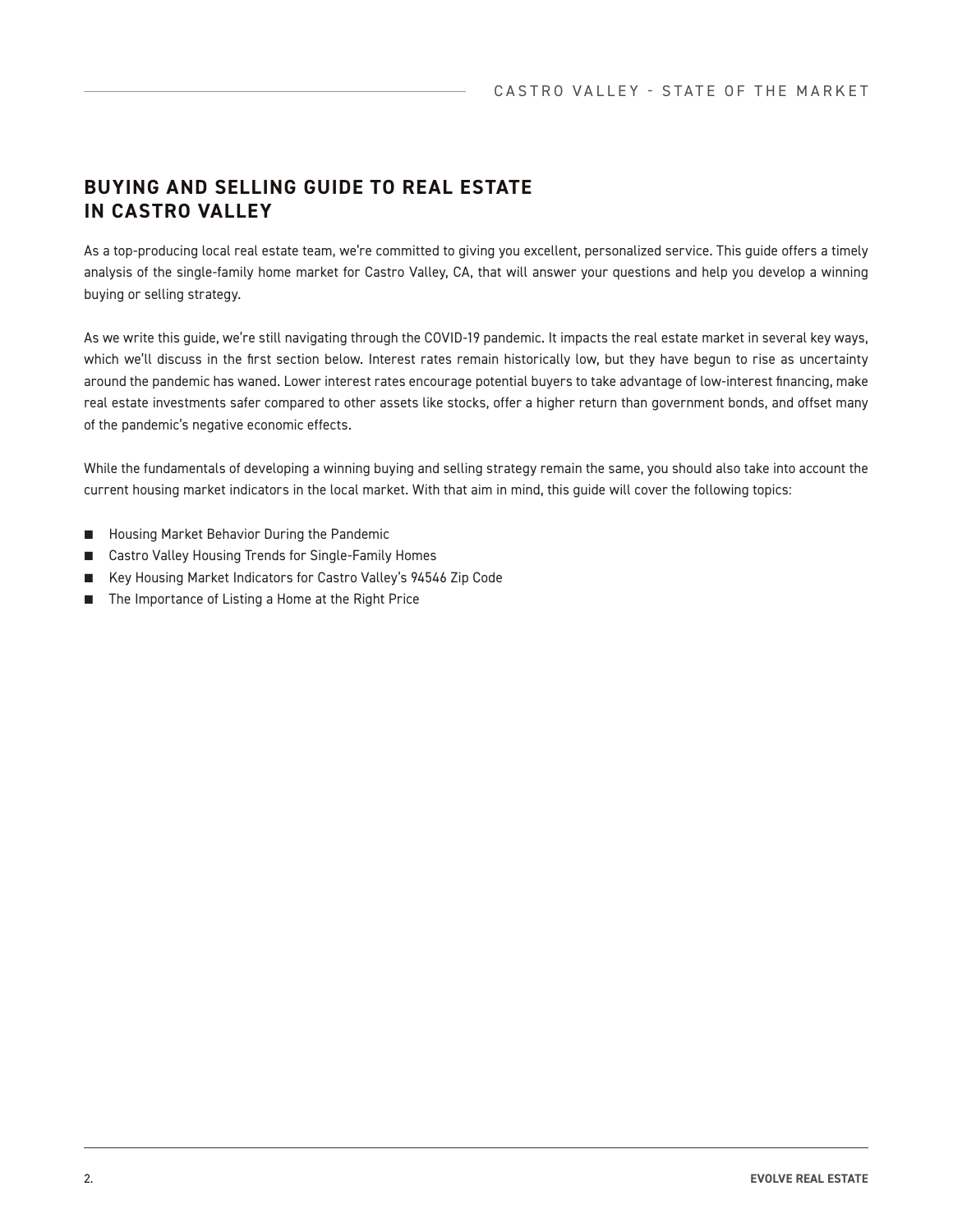#### **HOUSING MARKET BEHAVIOR DURING THE PANDEMIC**

Overall, the single-family home market has experienced high demand over the last 12 months, causing prices to climb higher. After prices briefly declined early in the pandemic, they quickly began moving higher starting in the summer of 2020. In April 2021, the Castro Valley median single-family home price rose massively to an all-time high.



Year-over-year, the median single-family home price has been positive over the last 12 months, and price gains in 2021 have been particularly high. As we enter into the spring and summer months, demand will likely increase in the area, driving prices even higher.



TTM, Year-over-Year

The year-over-year price gains have been strong for the last 12 months. With the persistent low inventory, we will likely see further price appreciation throughout the year.

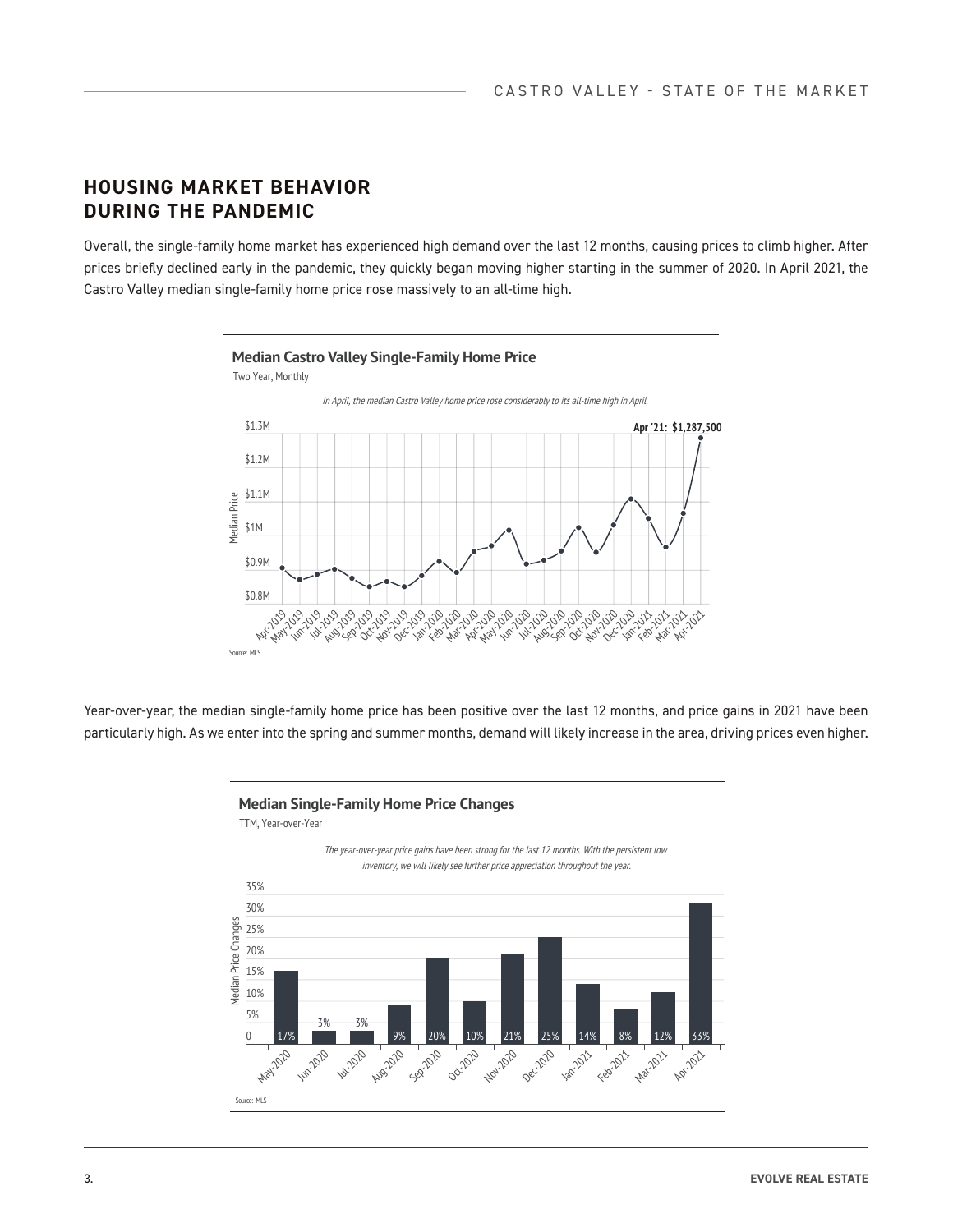Supply/demand and mortgage rates have significantly driven prices over the last year. The Mortgage Bankers Association, for instance, reports a 31% year-over-year increase in new home applications nationwide. Locally, Castro Valley is experiencing an 81% increase in homes sold year-over-year. The caveat to Castro Valley's huge year-over-year increase is that April and May 2020 saw a huge dip in sales due to the pandemic, but sales in April 2021 were still 30% higher than in 2019. At the same time, mortgage rates are at record lows—just under 3%—making houses potentially more affordable even though their prices are higher.



Because of the low-rate environment, homeowners are using this time to refinance. If you bought a home in the last five years, your borrowing rate was likely around 4%; therefore, refinancing would drop your rate by around 1%. In general, homeowners benefit from refinancing if they can lower their rates by at least 1%. For example, dropping a homeowner's rate by 1% would save them over \$500 per month on a \$1,000,000 30-year mortgage. Since mortgage rates dropped so quickly, the number of homeowners who could benefit from refinancing has skyrocketed.

Refinancing also saves homeowners money by providing an opportunity for them to drop private mortgage insurance (PMI), which is the required insurance homeowners pay if they put less than 20% down. Homeowners currently paying for PMI might be able to eliminate the extra monthly payment as long as the value of their home has risen, and they have enough equity in the home. As rates continue to move higher, however, the benefits of refinancing dwindle, so now is better than later if you are thinking about or planning to refinance.

We expect demand to remain high through 2021. Nationally, homes are undersupplied, and we could see a much-needed increase in inventory as sellers try to take advantage of high demand. Whether you're planning to buy, sell, or stay in your home, we can guide you through the options that best fit your needs.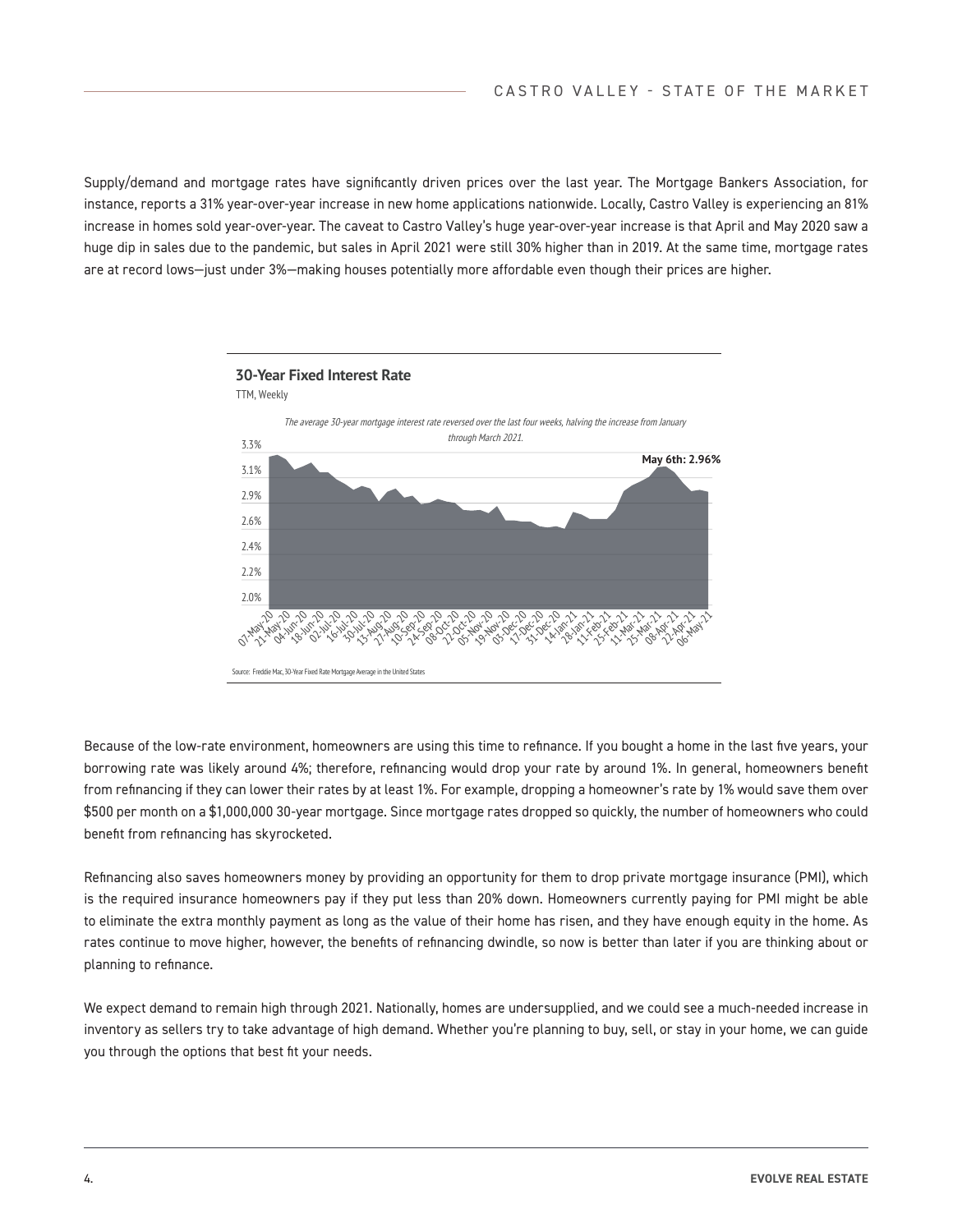#### **CASTRO VALLEY HOUSING TRENDS FOR SINGLE-FAMILY HOMES**

Single-family home inventory began to climb at the start of 2021, but dipped lower in April due to the high sales. Total inventory trended lower over the last 12 months. In 2020, fewer people wanted to leave Castro Valley and more people wanted to move to the area, which drove inventory down to record low levels. New listings, therefore, improve the current market conditions. As we can see from April, the number of sales offset new listings. This pattern showcases the desirability of single-family homes in Castro Valley. With such a consistently high level of demand, prices will likely continue to appreciate throughout 2021.



Months of Supply Inventory (MSI)—the measure of how many months it would take for all current homes for sale on the market to sell at the current rate of sales—has fallen since April 2020. In California, the average MSI is around three months of supply, which implies a balanced market that doesn't favor buyers or sellers. On average, the single-family home market in Castro Valley tends to favor sellers with about 0.9 months of supply. Currently, single-family homes have 0.3 months of supply, which heavily favors sellers.

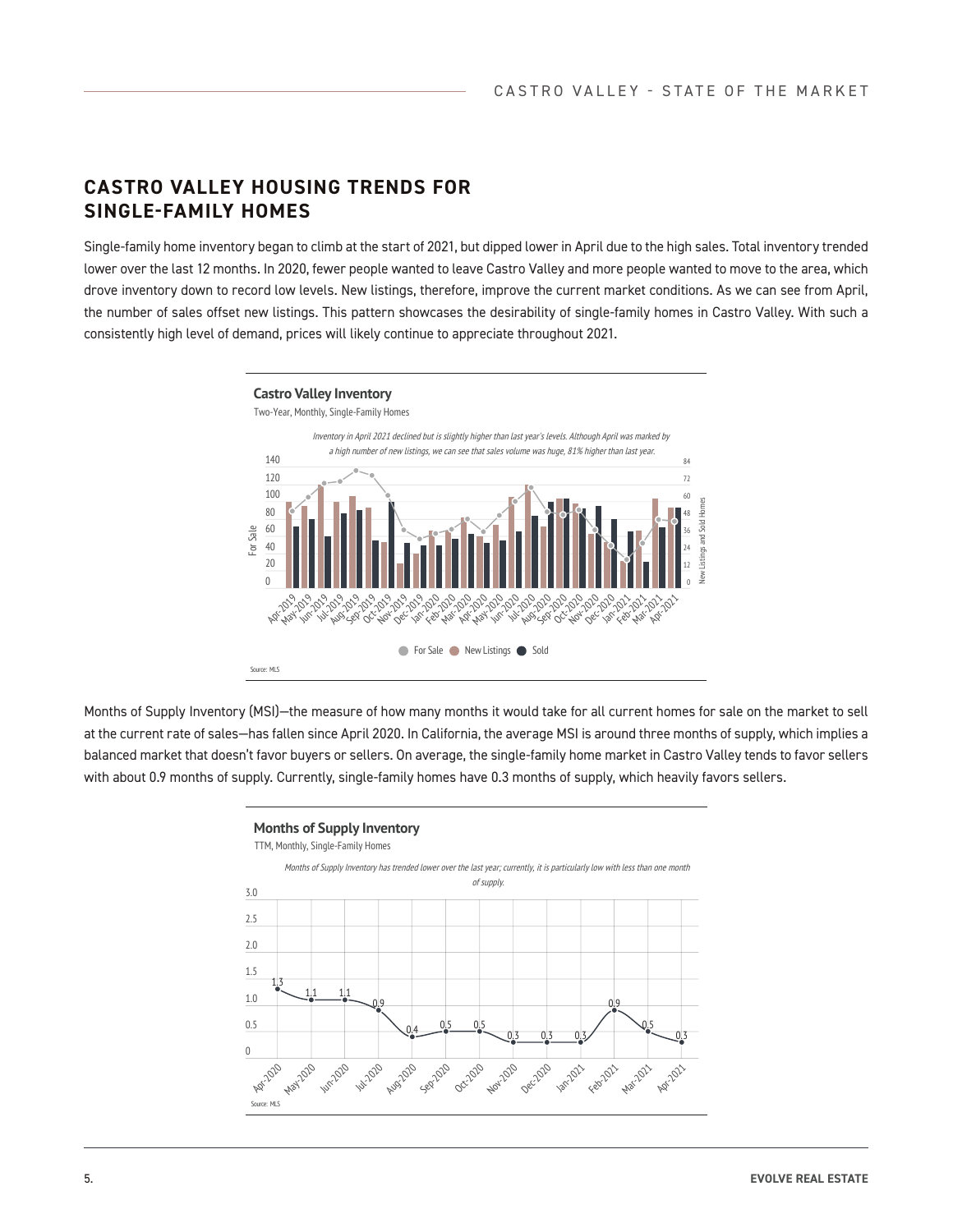#### **KEY HOUSING MARKET INDICATORS FOR CASTRO VALLEY'S 94546 ZIP CODE**

In this section, we analyze the housing market for the 94546 zip code across several key indicators in order to provide the necessary information for you to refine your winning buying and/or selling strategy. As market conditions change, we can look at the data in real time to make the best decisions.



In April, the median 94546 single-family home price rose 28% year-over-year, and the average price per square foot rose 24%. Sales rose dramatically despite only a slight increase in homes for sale, highlighting the demand in the area.

#### **Buyer's vs. Seller's Market**

April 2021, 94546 Zip Code, Single-Family Homes



Source: MLS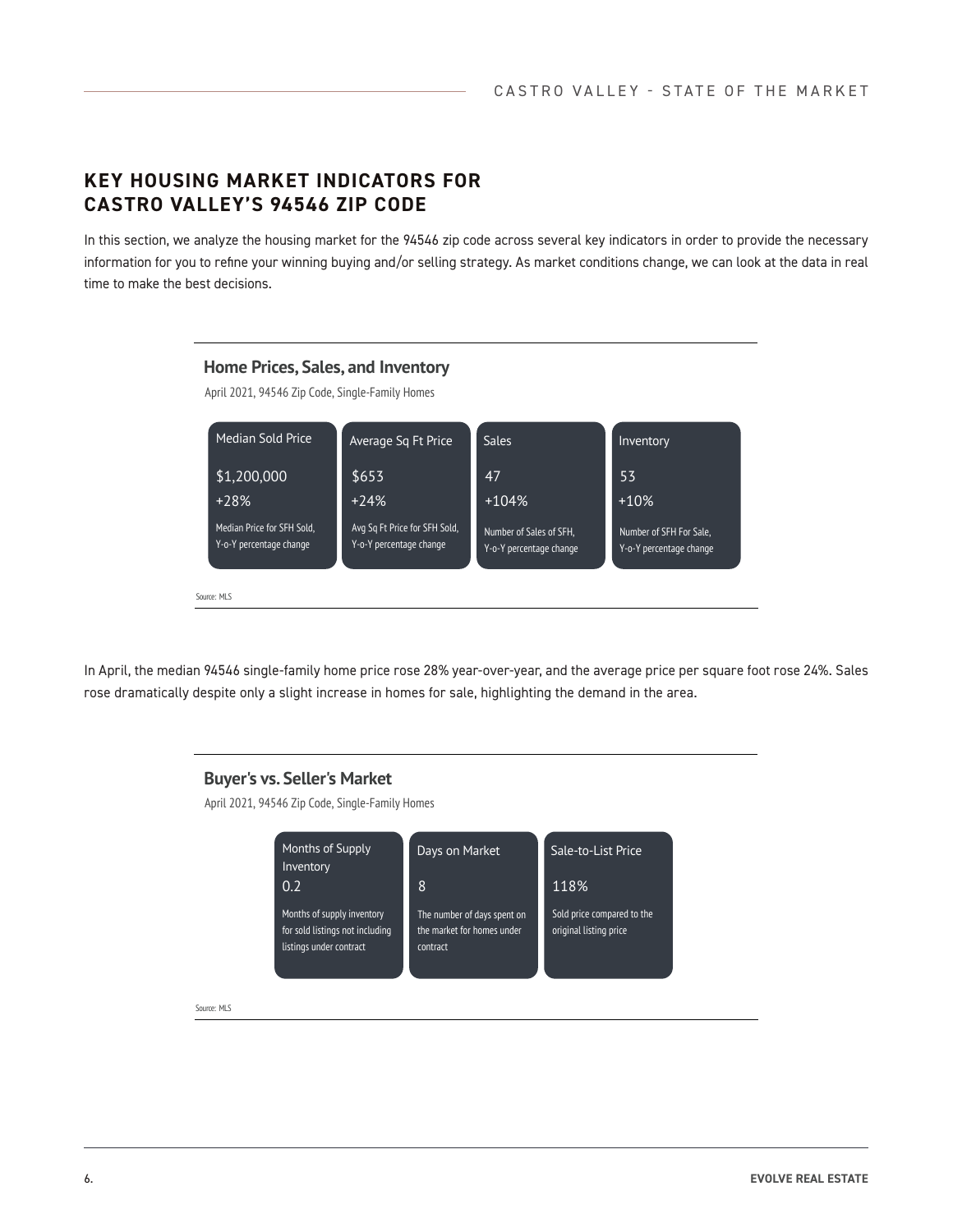In April, the housing market in the 94546 zip code strongly favored sellers.

MSI is low at 0.2 months of supply for single-family homes, firmly favoring sellers and showing how the demand for homes in the area far outpaces supply. Because the environment favors sellers, we could see more inventory come to market. We anticipate that more potential sellers may try to capitalize on the current market conditions as we enter the spring selling season.

The current Days on Market (DOM) implies that sellers should expect offers to be accepted in about eight days. If it takes longer to receive offers, sellers should consider reducing their prices. Buyers should proceed with caution and consult with an experienced agent before making an offer on a home that has been on the market for longer than the average DOM, because the price may be too high, or something may be wrong with the property.

Sale-to-list-price ratio—a measure of the difference between the original list price of the home and the final sale price—reflects the negotiation power of homebuyers and home sellers under current market conditions. In April, the average single-family home sold for 118% of its original list price, so buyers and sellers should expect to negotiate offers above list price.

While the indicators above favor sellers, buyers can take advantage of the current low-rate environment that makes homes much more affordable.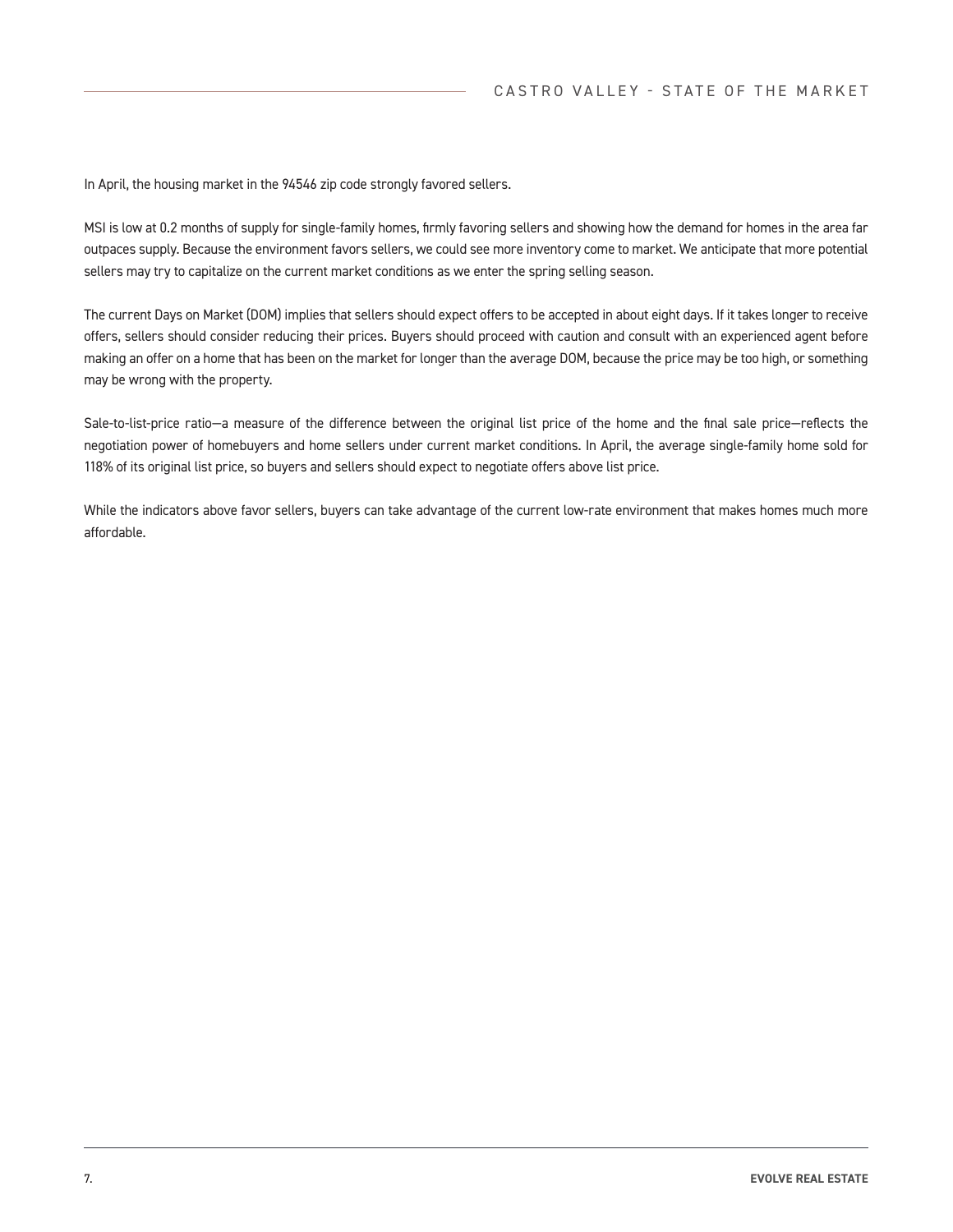### **THE IMPORTANCE OF LISTING A HOME AT THE RIGHT PRICE**

We can split homes sold into two categories: homes sold without price reductions and homes sold with one or more price reductions. Price reductions may indicate problems that need to be fixed, poor marketing, and/or bad showings. More often, however, price reductions occur because the home was overpriced and misaligned with market data from the time it was first listed.

Overpricing a home can create a negative feedback loop: initial offers fail to materialize because the home is overpriced, the Days on Market surpasses the average, and new potential buyers assume there's something wrong with the property. More price reductions and low offers may follow as the home sits on the market, which causes the final selling price to come in below what the property could have garnered had it been priced correctly in the first place.

For an example of such a scenario, we can look at the single-family home data in April.

**Impact of Price Changes**

April 2021, 94546 Zip Code, Single-Family Homes



A total of 45 homes sold without price changes, recording an average of 119% of their original list prices and spending only nine days on the market. In contrast, the two homes that sold with one or more price reductions recorded just 103% of their original list prices and spent eight times as long (72 days) on the market. These numbers underscore the importance of a well-informed pricing strategy.